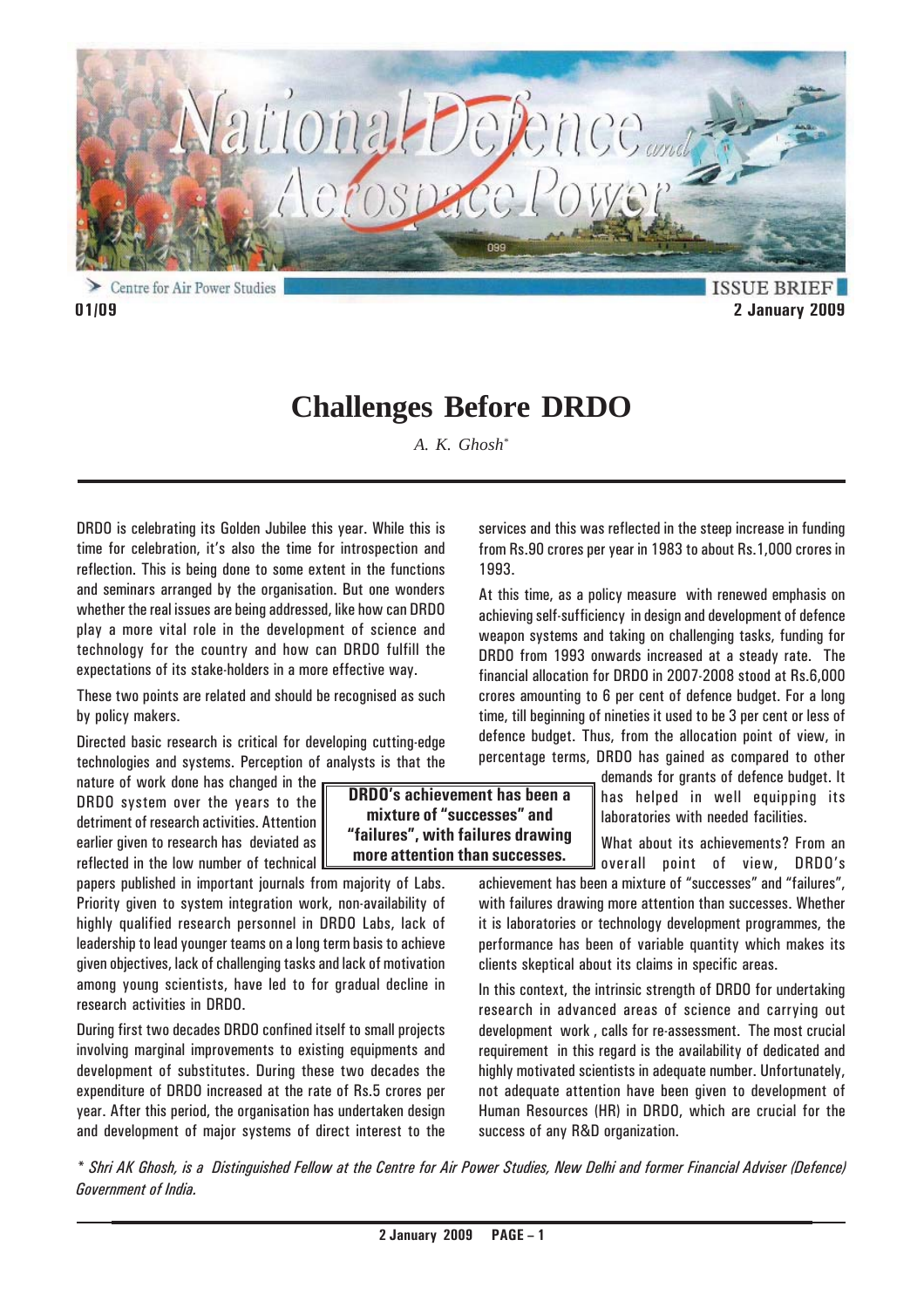#### **ISSUE BRIEF**

### Centre for Air Power Studies

Today's manpower profile of DRDO is rather disappointing. DRDO has around 6,750 scientists at present

in its DRDS cadre spread over 51 Labs. The important point, however, is that the scientific manpower is dominated by first degree holders. Ph.Ds in science subjects are 7% and Ph.Ds in engineering subjects are only 3% of scientific manpower, which is particularly worrying. With M.Tech and M.Es accounting for 29%, really qualified scientific manpower is less than 40% of DRDO scientists. B.Sc, B.Tech, Diploma-holders, M.Sc, MA and medical degree holders account for 60% of scientific manpower who cannot be treated as research trained. A survey indicates that 43% of the DRDO Labs have less than 2% of their scientists possessing Ph.D. degrees in their respective core disciplines. A survey also indicates that the urge for acquiring higher qualification is fast decaying in DRDO. This is the most unsatisfactory situation for a research and development organisation mandated to develop frontier technologies.

The age profile of scientists is also not encouraging. In 50% of Labs the average age of scientists in all grades is above 37 years which is much higher than is desirable.

An Audit Report on HR issues of DRDO drew attention to the high rate of attrition among its young scientists. The reasons identified for it were more worrisome than the static of attrition: lack of professional challenge, better career opportunities elsewhere, location disadvantages, and need for furtherance of professional qualifications. In other words, poor motivation is a major problem. It was also observed that young scientists get disenchanted soon after joining the Labs. One of its basic reasons for it is that component of systematic research is too low in their technical activities and the technical goals set for entry level scientists are not challenging.

In this context, the present recruitment process in DRDO also needs a critical look. The recruitment process is handled through a centralized Recruitment and Assessment Centre (RAC). The disturbing feature is the undue time delay between request by the Labs and the recruitee joining for duty. This proves a deterrent to talented young scientists to seriously consider a career in DRDO. This makes it necessary to think

about decentralised recruitment procedure, with Director of Labs being empowered to induct talented candidates in the quickest possible time, so that DRDO projects do not get delayed. The training programme of the new inductees

**High rate of attrition among young scientists in DRDO because of lack of challenging tasks being assigned to them early in their career as also because of better career opportunities elsewhere.**

**Today's manpower profile of DRDO is rather disappointing.**

need to be revamped. There is also the basic challenge of offering extensive advanced training and

research opportunities to DRDO scientists in the country and abroad, which is now sorely lacking. It would be beneficial to give serious attention to emulating at least in principle, Department of Atomic Energy (DAE) and Department of Space (DoS) for creating such institutions and facilities, in order to create a pool of trained scientific and technical manpower for DRDO. There is no reason why the DRDO schemes should not be at par with those of DAE and DoS. This calls for leadership responsibilities to be shouldered by comparably younger scientists than is the case today, as also organisational changes which focus attention on individual Labs as centre of excellence.

Then there is Defence Research and Technical Development Cadre (DRTC), with a total strength of more than 12000 personnel, representing 40% of total manpower of DRDO, which provides technical assistance in research and development activities. It makes important contributions in achieving organisational goals. A survey indicates that only a small percentage of DRTC cadre is below the age of 40 years, which is not a healthy sign. Among the DRTC staff, however, there are quite a few persons holding Ph. D and M.E degrees While on one side there are not adequate number of Ph.Ds and M.Es in scientific cadre, the qualified persons in the technical cadre in spite of several years of experience, are unable to get promoted to scientific cadre, because of promotion rules and vacancy position, leading to resentment in this important cadre.

We have mentioned about high rate of attrition among young scientists in DRDO because of lack of challenging tasks being assigned to them early in their career as also because of better career opportunities elsewhere. How can this be rectified? To find an answer , we have to look at the overall scenario as to what extent challenges are being placed for indigenous R&D by the present policies.

Around 50% of DRDO resources get spent on the development of Strategic Complex and Security-sensitive Systems. Here the achievement of DRDO is indeed commendable, particularly as import option was nonexistent. A view is often expressed that DRDO should confine its R&D activities to these systems only, leaving

the rest of R&D for other players.

So long import options are regarded as viable options for getting advanced weapon systems from abroad, irrespective of their costs and other drawbacks, one can follow this route. This can only restrict the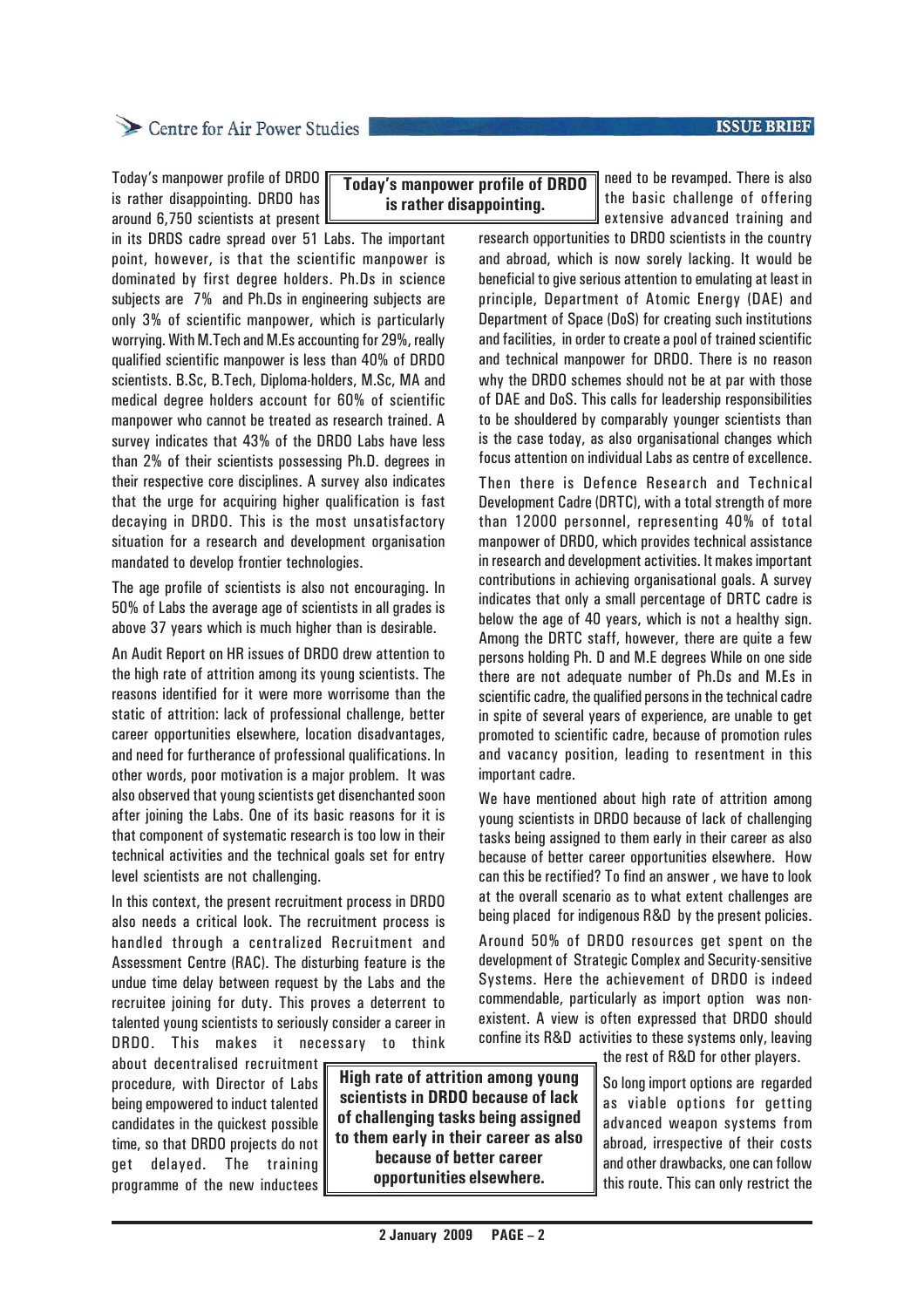#### **ISSUE BRIEF**

# Centre for Air Power Studies

scope of indigenous R&D, making it less and less challenging and increase the country's dependence on technology from abroad through 'transfer of technology route' which may not be the best available and that too with denial of crucial technologies.

 On the other hand, Standing Committee of the Parliament, keeping in view the goal of self –sufficiency in design and development of weapon systems, has recommended increase in fund allocation for DRDO in percentage terms of the defence budget. Obviously, this would not be in consonance with the view regarding reduction in the scope of DRDO activities by confining its activities only to strategic systems.

The nature of war that can take place in future has changed from those visualised in the cold-war era. The concept of deterrence has taken a beating with the emergence of non-state actors who can be used by the elements of the government for achieving their objectives

in a cost-effective manner. So also has changed the concept of what is strategic system and what is not. In the era of RMA, advent of network centric warfare and challenges of

low-intensity conflict it is difficult to determine now, what is strategic and what is tactical weapon system . The same forces which are transforming the economy and society are tending to transform war as well. Many of the heavy and complex weapon systems highly regarded in the past for their military value are becoming less and less relevant in the context of new challenges. It is the circumstances and the environment in which war is conducted that will determine what is strategic and what is not. It is the strategy which will determine what is relevant technology.

 What is however evident is that need for innovative skill is much more now than ever before. The motivated and dedicated scientists, technical personnel and system thinkers in the country, have to play crucial role in coming forward with innovative technological solutions to wide range of challenges that would be faced by the armed forces in future. And these solutions should come fast. These would call for very close association of the scientists of DRDO with strategic and system thinkers in the Service Headquarters. It would be difficult to arrive at innovative solutions by involving outsiders, who would be motivated by commercial interests and may not have the same grasp of military and security related challenges facing the country as a DRDO scientist would have.

R&D funding of DRDO is the largest allotted to a single science agency of the country.

The government has over years spent large amount of funds for creation of necessary infrastructure for carrying on advanced research. A pool of around 7,000 scientists is a great asset for any country, more so in India, where science stream is no more attracting very talented students. We have not only to nurture and develop this asset by enhancing its quality, but also exploit it by placing before it challenging tasks in the quest for achieving self –sufficiency in design and development of equipment and systems. This cannot be achieved by depending on imports of complete systems and the route of transfer of technology as an adjunct to import.

 If the procurement policy puts more reliance on "Buy" categories and "Buy and Make" categories, to the relative neglect of "Make" categories, (leaving this to the manufacturing sector, both public and private) the challenges before the DRDO scientists would go down leading to an unexciting and unattractive career, which

cannot be counterbalanced by change in recruitment and promotion policy .This will only lead to further attrition among the younger scientists, with the talented moving

out first and lower of capability of DRDO for facing future challenges increasing the dependence on imports. This is already happening. The "10 year Plan for Self-Reliance in Defence Systems" which was formulated in 1993 which envisaged a coordinated thrust for self- reliance in defence systems lies in shambles and nobody talks about it. The 10 year plan wanted to raise the self- reliance index from its 1992-93 estimation of 0.3 to a possible 0.7 by the year 2005.This implied that the import content of the defence procurement would be brought down to 30% or less in next 10 years, an obviously impossible goal of a flawed plan which increased complacency without competence. The current indications, however, suggest that contrary to expectations the self-reliance index has fallen below 30% at present and the import content is more than 70%.

Solution to HR problems to a great extent is dependent on the mandate given to DRDO. The mandate should be a challenging one which is also dictated by strategic considerations. From the national interest and strategic point of view, government has to take a stand through a well-articulated policy decision that apart from so called 'Strategic Systems', DRDO should focus on the development of :

(a) Critical technologies denied to India;

**R&D funding of DRDO is the largest allotted to a single science agency of the country.**